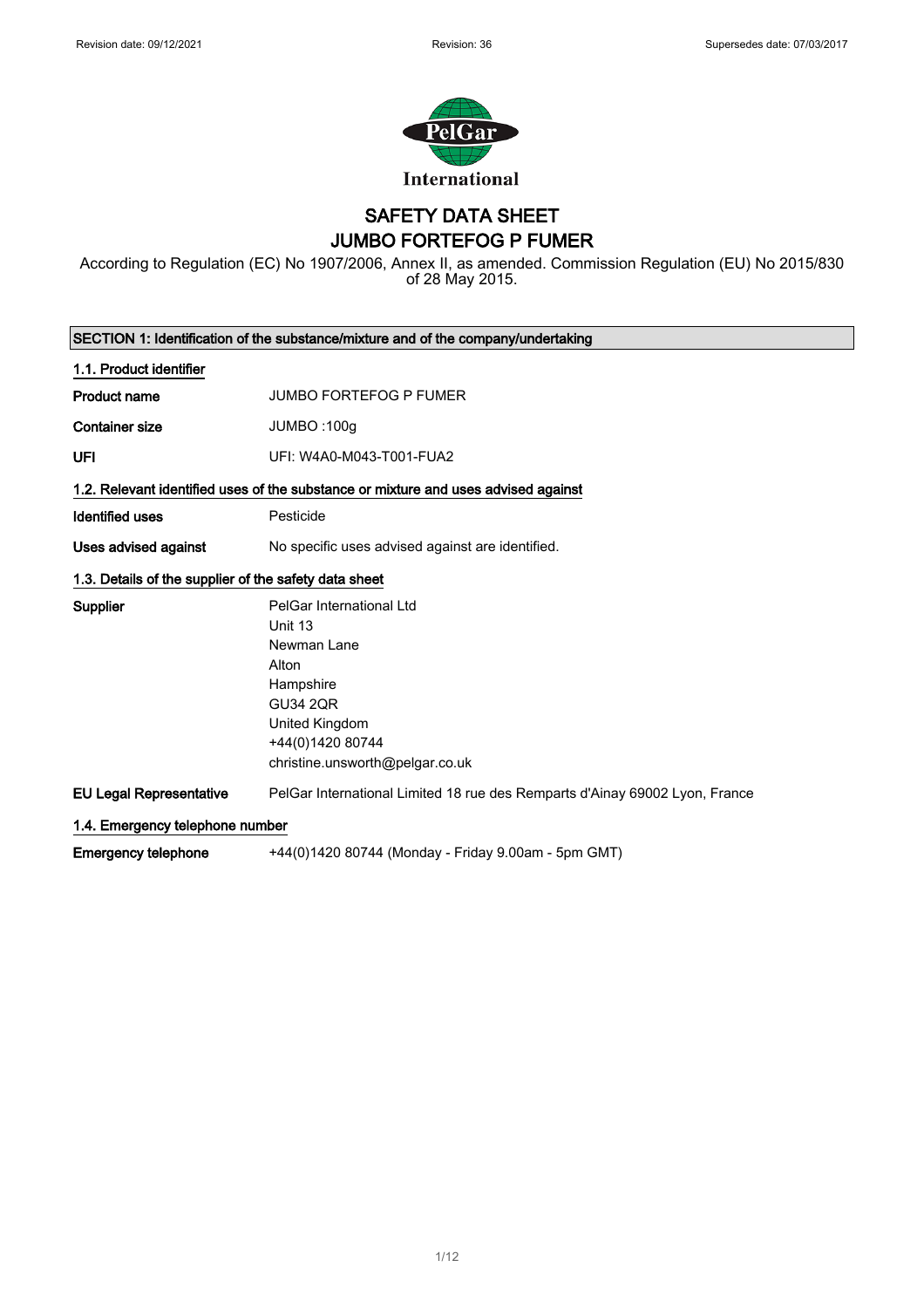| <b>National emergency telephone</b> Austria: +43 1 406 43 43 |                                                                                              |
|--------------------------------------------------------------|----------------------------------------------------------------------------------------------|
| number                                                       | Belgium: 070 245 245                                                                         |
|                                                              | Bulgaria: +359 2 9154 233                                                                    |
|                                                              | Croatia: +3851 2348 342                                                                      |
|                                                              | Cyprus: 1401                                                                                 |
|                                                              | Czech Republic: +420 224 919 293, +420 224 915 402                                           |
|                                                              | Denmark: +45 8212 1212                                                                       |
|                                                              | Estonia: 16662                                                                               |
|                                                              | Finland: 0800 147 111                                                                        |
|                                                              | France: +33 (0) 145 42 59 59                                                                 |
|                                                              | Germany: +44 (0)1420 80744 (9am-5pm Monday- Friday GMT)                                      |
|                                                              | Greece: (0030) 2107793777                                                                    |
|                                                              | Hungary: +36-80-201-199                                                                      |
|                                                              | Iceland: (+354) 543 1000 / 112                                                               |
|                                                              | Ireland: Members of Public: +353 (01) 809 2166. (8am-10pm daily)                             |
|                                                              | Ireland: Healthcare Professionals: +353 (01) 809 2566 (24 hour service)<br>Italy: 0382-24444 |
|                                                              | Latvia: +371 67042473                                                                        |
|                                                              | Liechtenstein: +44 (0)1420 80744 (9am-5pm Monday- Friday GMT)                                |
|                                                              | Lithuania: +370 (85) 2362052                                                                 |
|                                                              | Luxembourg: 8002 5500                                                                        |
|                                                              | Malta: +44 (0)1420 80744 (9am-5pm Monday- Friday GMT)                                        |
|                                                              | Netherlands: +31(0)30 274 8888 Healthcare Professionals only                                 |
|                                                              | Norway: 22 59 13 00                                                                          |
|                                                              | Poland: +44 (0)1420 80744 (9am-5pm Monday- Friday GMT)                                       |
|                                                              | Portugal: +351 800 250 250                                                                   |
|                                                              | Romania: +40213183606                                                                        |
|                                                              | Slovakia: +421 2 5477 4166                                                                   |
|                                                              | Slovenia: 112                                                                                |
|                                                              | Spain: +34 91 562 04 20                                                                      |
|                                                              | Sweden: 112 - Begär Giftinformation                                                          |

### SECTION 2: Hazards identification

| 2.1. Classification of the substance or mixture |                                                                                                                                                        |  |
|-------------------------------------------------|--------------------------------------------------------------------------------------------------------------------------------------------------------|--|
| Classification (EC 1272/2008)                   |                                                                                                                                                        |  |
| <b>Physical hazards</b>                         | Not Classified                                                                                                                                         |  |
| <b>Health hazards</b>                           | Skin Sens. 1 - H317                                                                                                                                    |  |
| <b>Environmental hazards</b>                    | Aquatic Acute 1 - H400 Aquatic Chronic 1 - H410                                                                                                        |  |
| Human health                                    | May cause sensitisation or allergic reactions in sensitive individuals.                                                                                |  |
| Environmental                                   | The product contains a substance which is very toxic to aquatic organisms and which may<br>cause long-term adverse effects in the aquatic environment. |  |
| Physicochemical                                 | Product burns without a flame to give a dense white smoke.                                                                                             |  |
| 2.2. Label elements                             |                                                                                                                                                        |  |
| <b>Hazard pictograms</b>                        |                                                                                                                                                        |  |
|                                                 |                                                                                                                                                        |  |

Signal word Warning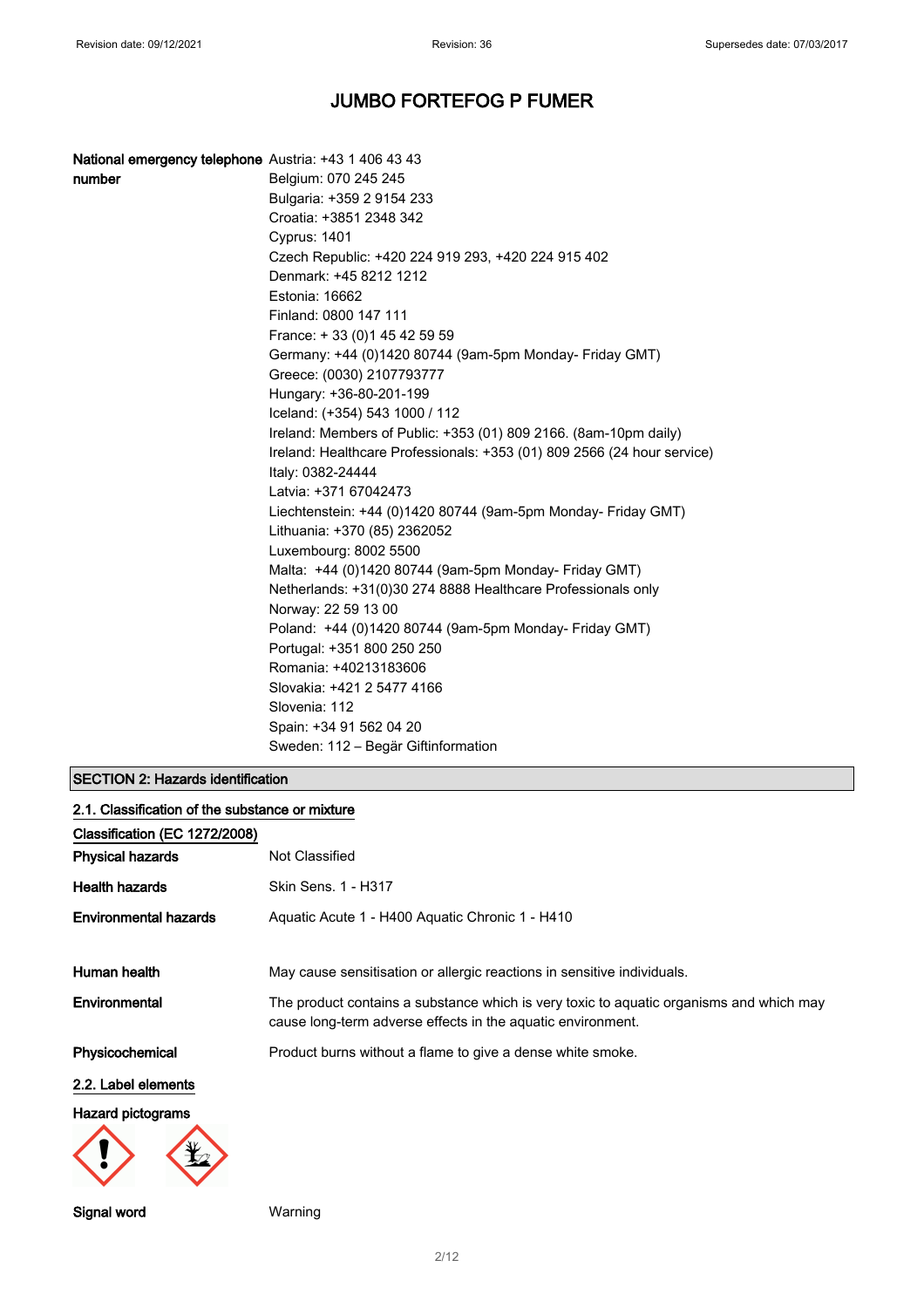| <b>Hazard statements</b>        | H317 May cause an allergic skin reaction.<br>H410 Very toxic to aquatic life with long lasting effects.                                                                                                                                                                                                                                                                                                                                                                                                                                                                                                                                                                                                                                                                                                                                                                                       |
|---------------------------------|-----------------------------------------------------------------------------------------------------------------------------------------------------------------------------------------------------------------------------------------------------------------------------------------------------------------------------------------------------------------------------------------------------------------------------------------------------------------------------------------------------------------------------------------------------------------------------------------------------------------------------------------------------------------------------------------------------------------------------------------------------------------------------------------------------------------------------------------------------------------------------------------------|
| <b>Precautionary statements</b> | P102 Keep out of reach of children.<br>P210 Keep away from heat, hot surfaces, sparks, open flames and other ignition sources. No<br>smoking.<br>P220 Keep away from clothing and other combustible materials.<br>P270 Do not eat, drink or smoke when using this product.<br>P264 Wash contaminated skin thoroughly after handling.<br>P273 Avoid release to the environment.<br>P261 Avoid breathing dust.<br>P261 Avoid breathing fume.<br>P332+P313 If skin irritation occurs: Get medical advice/ attention.<br>P304+P340 IF INHALED: Remove person to fresh air and keep comfortable for breathing.<br>P301+P312 IF SWALLOWED: Call a POISON CENTRE/doctor if you feel unwell.<br>P370+P378 In case of fire: Use foam, carbon dioxide, dry powder or water fog to extinguish.<br>P391 Collect spillage.<br>P501 Dispose of contents/ container in accordance with national regulations. |
| Contains                        | <b>PERMETHRIN</b>                                                                                                                                                                                                                                                                                                                                                                                                                                                                                                                                                                                                                                                                                                                                                                                                                                                                             |

### 2.3. Other hazards

This product does not contain any substances classified as PBT or vPvB.

| <b>SECTION 3: Composition/information on ingredients</b>           |                             |          |
|--------------------------------------------------------------------|-----------------------------|----------|
| 3.2. Mixtures                                                      |                             |          |
| <b>PERMETHRIN</b>                                                  |                             | 12.5-15% |
| CAS number: 52645-53-1                                             | EC number: 258-067-9        |          |
| M factor (Acute) = $1000$                                          | M factor (Chronic) = $1000$ |          |
|                                                                    |                             |          |
| Classification                                                     |                             |          |
| Acute Tox. 4 - H302                                                |                             |          |
| <b>Acute Tox. 4 - H332</b>                                         |                             |          |
| Skin Sens. 1 - H317                                                |                             |          |
| Aquatic Acute 1 - H400                                             |                             |          |
| Aquatic Chronic 1 - H410                                           |                             |          |
|                                                                    |                             |          |
| POTASSIUM CHLORATE                                                 |                             | 12.5-15% |
| CAS number: 3811-04-9                                              | EC number: 223-289-7        |          |
| Classification                                                     |                             |          |
| Ox. Sol. 1 - H271                                                  |                             |          |
| Acute Tox. 4 - H302                                                |                             |          |
| Acute Tox. 4 - H332                                                |                             |          |
| Aquatic Chronic 2 - H411                                           |                             |          |
| The full text fer all bezerd etatements is displayed in Coetian 16 |                             |          |

The full text for all hazard statements is displayed in Section 16.

### SECTION 4: First aid measures

### 4.1. Description of first aid measures

General information Get medical attention if any discomfort continues. Show this Safety Data Sheet to the medical personnel.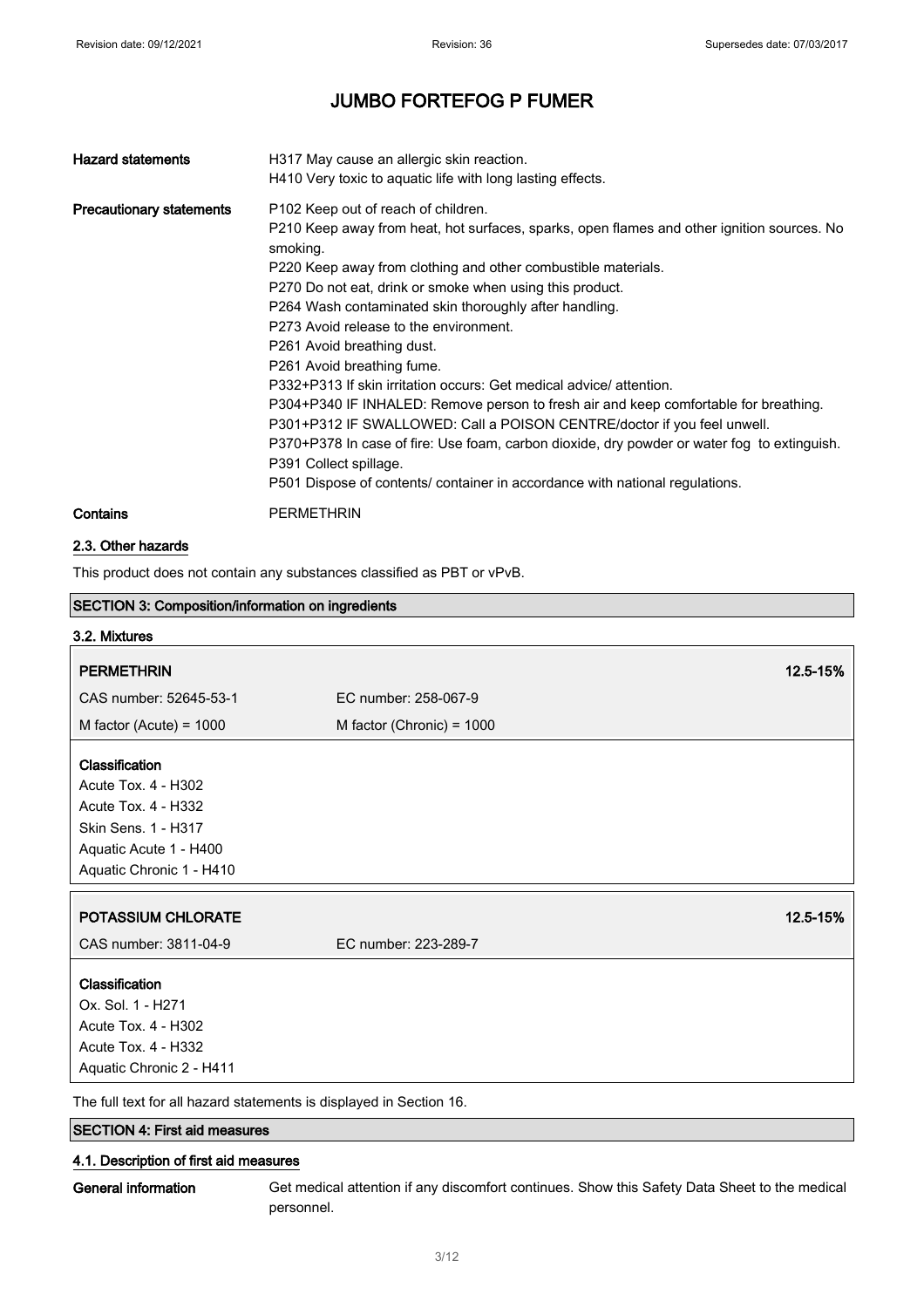$\blacksquare$ 

# JUMBO FORTEFOG P FUMER

| Inhalation                                                 | Move affected person to fresh air and keep warm and at rest in a position comfortable for<br>breathing. Loosen tight clothing such as collar, tie or belt. Get medical attention if symptoms<br>are severe or persist.                                                                                                                                                                                                                                                 |
|------------------------------------------------------------|------------------------------------------------------------------------------------------------------------------------------------------------------------------------------------------------------------------------------------------------------------------------------------------------------------------------------------------------------------------------------------------------------------------------------------------------------------------------|
| Ingestion                                                  | Rinse mouth thoroughly with water. Get medical advice/attention if you feel unwell. Do not<br>induce vomiting unless under the direction of medical personnel.                                                                                                                                                                                                                                                                                                         |
| <b>Skin contact</b>                                        | It is important to remove the substance from the skin immediately. In the event of any<br>sensitisation symptoms developing, ensure further exposure is avoided. Remove<br>contamination with soap and water or recognised skin cleansing agent. Get medical attention<br>if symptoms are severe or persist after washing.                                                                                                                                             |
| Eye contact                                                | Remove any contact lenses and open eyelids wide apart. Rinse with water. Get medical<br>attention if any discomfort continues.                                                                                                                                                                                                                                                                                                                                         |
| <b>Protection of first aiders</b>                          | First aid personnel should wear appropriate protective equipment during any rescue.                                                                                                                                                                                                                                                                                                                                                                                    |
|                                                            | 4.2. Most important symptoms and effects, both acute and delayed                                                                                                                                                                                                                                                                                                                                                                                                       |
| <b>General information</b>                                 | The severity of the symptoms described will vary dependent on the concentration and the<br>length of exposure.                                                                                                                                                                                                                                                                                                                                                         |
| Inhalation                                                 | No specific symptoms known.                                                                                                                                                                                                                                                                                                                                                                                                                                            |
| Ingestion                                                  | May cause sensitisation or allergic reactions in sensitive individuals.                                                                                                                                                                                                                                                                                                                                                                                                |
| Skin contact                                               | May cause skin sensitisation or allergic reactions in sensitive individuals. Prolonged contact<br>may cause dryness of the skin.                                                                                                                                                                                                                                                                                                                                       |
| Eye contact                                                | No specific symptoms known. May be slightly irritating to eyes.                                                                                                                                                                                                                                                                                                                                                                                                        |
|                                                            | 4.3. Indication of any immediate medical attention and special treatment needed                                                                                                                                                                                                                                                                                                                                                                                        |
| Notes for the doctor                                       | Treat symptomatically. May cause sensitisation or allergic reactions in sensitive individuals.                                                                                                                                                                                                                                                                                                                                                                         |
| <b>SECTION 5: Firefighting measures</b>                    |                                                                                                                                                                                                                                                                                                                                                                                                                                                                        |
| 5.1. Extinguishing media                                   |                                                                                                                                                                                                                                                                                                                                                                                                                                                                        |
| Suitable extinguishing media                               | The product is not flammable. Extinguish with alcohol-resistant foam, carbon dioxide, dry<br>powder or water fog. Use fire-extinguishing media suitable for the surrounding fire.                                                                                                                                                                                                                                                                                      |
| Unsuitable extinguishing<br>media                          | Do not use water jet as an extinguisher, as this will spread the fire.                                                                                                                                                                                                                                                                                                                                                                                                 |
| 5.2. Special hazards arising from the substance or mixture |                                                                                                                                                                                                                                                                                                                                                                                                                                                                        |
| Specific hazards                                           | None known.                                                                                                                                                                                                                                                                                                                                                                                                                                                            |
| <b>Hazardous combustion</b><br>products                    | Thermal decomposition or combustion products may include the following substances:<br>Harmful gases or vapours.                                                                                                                                                                                                                                                                                                                                                        |
| 5.3. Advice for firefighters                               |                                                                                                                                                                                                                                                                                                                                                                                                                                                                        |
| Protective actions during<br>firefighting                  | Avoid breathing fire gases or vapours. Evacuate area. Cool containers exposed to heat with<br>water spray and remove them from the fire area if it can be done without risk. Cool containers<br>exposed to flames with water until well after the fire is out. Avoid discharge to the aquatic<br>environment. Control run-off water by containing and keeping it out of sewers and<br>watercourses. If risk of water pollution occurs, notify appropriate authorities. |
| Special protective equipment<br>for firefighters           | Wear positive-pressure self-contained breathing apparatus (SCBA) and appropriate protective<br>clothing. Firefighter's clothing conforming to European standard EN469 (including helmets,<br>protective boots and gloves) will provide a basic level of protection for chemical incidents.                                                                                                                                                                             |

SECTION 6: Accidental release measures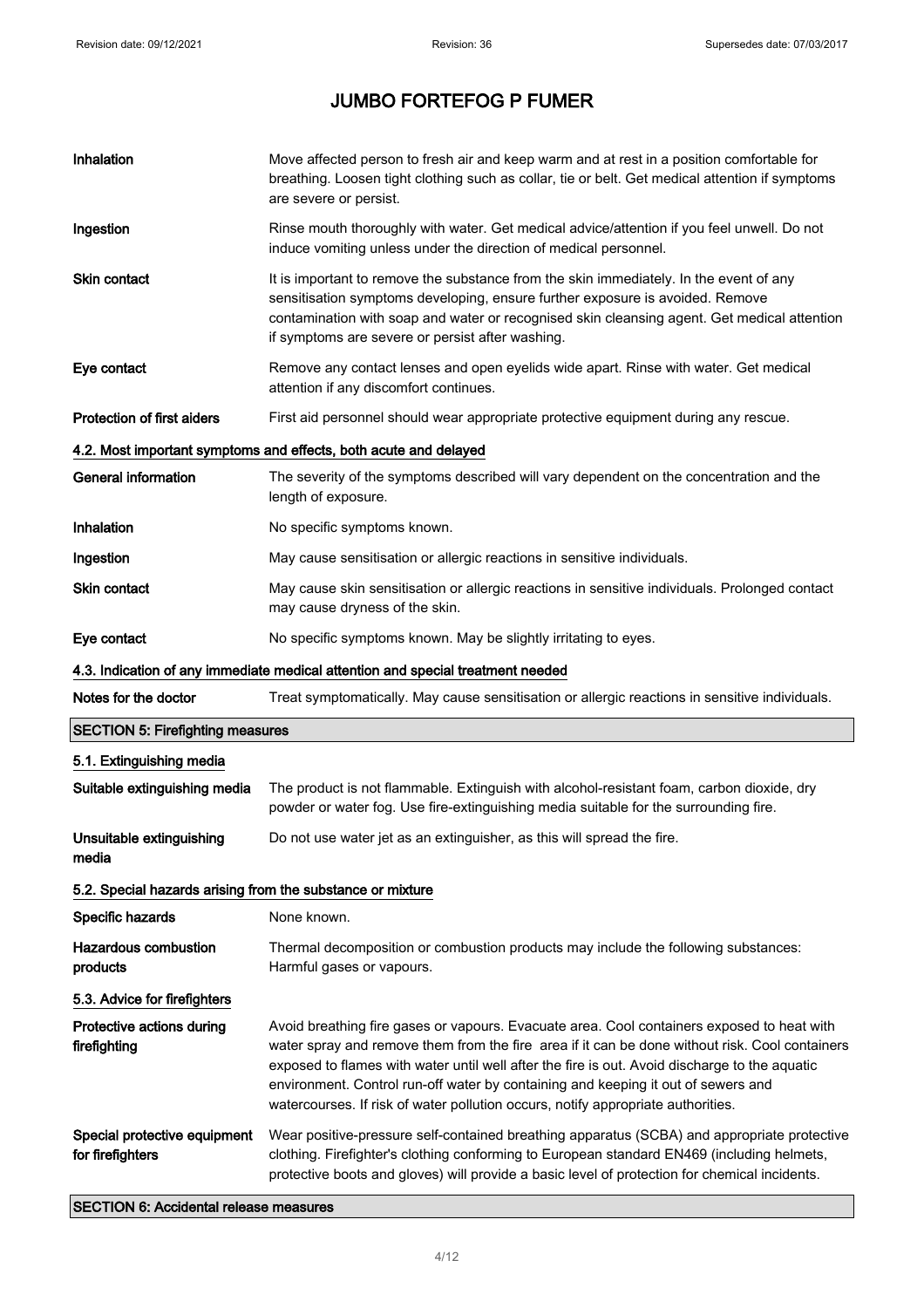### 6.1. Personal precautions, protective equipment and emergency procedures

| <b>Personal precautions</b>                               | Wear protective clothing as described in Section 8 of this safety data sheet. No action shall be<br>taken without appropriate training or involving any personal risk. Do not touch or walk into<br>spilled material. Avoid contact with skin and eyes.                                                                                                                                                                                                                                                 |  |
|-----------------------------------------------------------|---------------------------------------------------------------------------------------------------------------------------------------------------------------------------------------------------------------------------------------------------------------------------------------------------------------------------------------------------------------------------------------------------------------------------------------------------------------------------------------------------------|--|
| 6.2. Environmental precautions                            |                                                                                                                                                                                                                                                                                                                                                                                                                                                                                                         |  |
| <b>Environmental precautions</b>                          | Avoid discharge into drains or watercourses or onto the ground. Avoid discharge to the<br>aquatic environment.                                                                                                                                                                                                                                                                                                                                                                                          |  |
| 6.3. Methods and material for containment and cleaning up |                                                                                                                                                                                                                                                                                                                                                                                                                                                                                                         |  |
| Methods for cleaning up                                   | Wear protective clothing as described in Section 8 of this safety data sheet. Clear up spills<br>immediately and dispose of waste safely. Collect spillage with a shovel and broom, or similar<br>and reuse, if possible. Collect and place in suitable waste disposal containers and seal<br>securely. Flush contaminated area with plenty of water. Wash thoroughly after dealing with a<br>spillage. Dangerous for the environment. Do not empty into drains. For waste disposal, see<br>Section 13. |  |
| 6.4. Reference to other sections                          |                                                                                                                                                                                                                                                                                                                                                                                                                                                                                                         |  |
| Reference to other sections                               | For personal protection, see Section 8. See Section 11 for additional information on health<br>hazards. See Section 12 for additional information on ecological hazards. For waste disposal,<br>see Section 13.                                                                                                                                                                                                                                                                                         |  |
| <b>SECTION 7: Handling and storage</b>                    |                                                                                                                                                                                                                                                                                                                                                                                                                                                                                                         |  |
| 7.1. Precautions for safe handling                        |                                                                                                                                                                                                                                                                                                                                                                                                                                                                                                         |  |
| Usage precautions                                         | Keep out of the reach of children. Read and follow manufacturer's recommendations. Wear<br>protective clothing as described in Section 8 of this safety data sheet. Keep away from food,<br>drink and animal feeding stuffs. Keep container tightly sealed when not in use. Avoid<br>discharge to the aquatic environment. Do not handle until all safety precautions have been<br>read and understood. Do not handle broken packages without protective equipment. Do not<br>reuse empty containers.   |  |
| Advice on general<br>occupational hygiene                 | Wash promptly if skin becomes contaminated. Take off contaminated clothing. Wash<br>contaminated clothing before reuse.                                                                                                                                                                                                                                                                                                                                                                                 |  |
|                                                           | 7.2. Conditions for safe storage, including any incompatibilities                                                                                                                                                                                                                                                                                                                                                                                                                                       |  |
| <b>Storage precautions</b>                                | Store away from incompatible materials (see Section 10). Keep only in the original container.<br>Keep container tightly closed, in a cool, well ventilated place. Keep containers upright. Protect<br>containers from damage.                                                                                                                                                                                                                                                                           |  |
| Storage class                                             | Miscellaneous hazardous material storage.                                                                                                                                                                                                                                                                                                                                                                                                                                                               |  |
| 7.3. Specific end use(s)                                  |                                                                                                                                                                                                                                                                                                                                                                                                                                                                                                         |  |
| Specific end use(s)                                       | The identified uses for this product are detailed in Section 1.2.                                                                                                                                                                                                                                                                                                                                                                                                                                       |  |
| Usage description                                         | Pesticide smoke generator.                                                                                                                                                                                                                                                                                                                                                                                                                                                                              |  |
| <b>SECTION 8: Exposure controls/Personal protection</b>   |                                                                                                                                                                                                                                                                                                                                                                                                                                                                                                         |  |

### 8.1. Control parameters

### Occupational exposure limits

### TALC

Magnesium Carbonate TWA – 8hrs: 4 mg/m3 respirable dust; 10 mg/m3 total dust Magnesium Silicate TWA – 8hrs: 1 mg/m3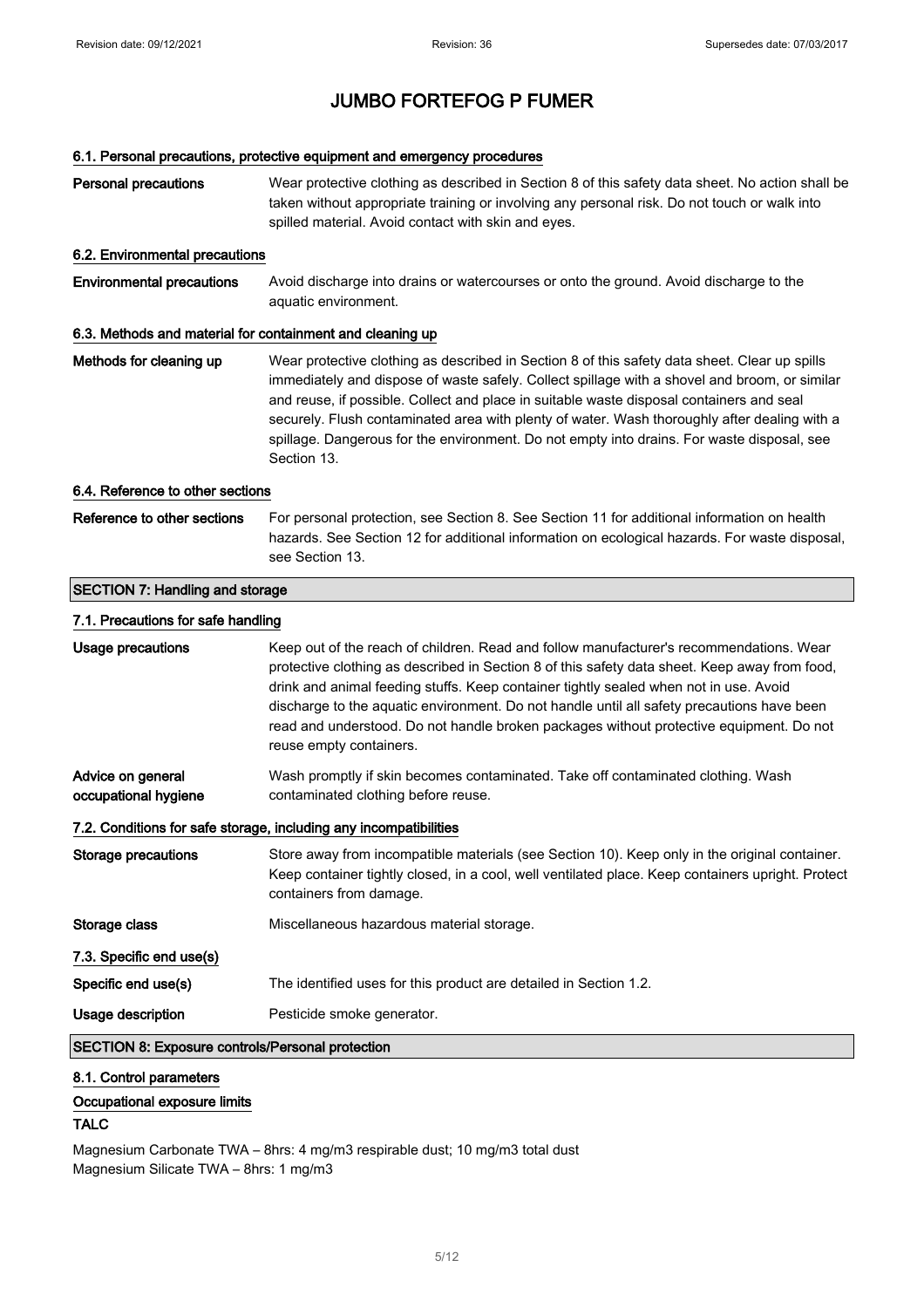| Ingredient comments                       | When using this product, refer to the label for details. Should it be necessary to enter the<br>treated area whilst smoke remains in the atmosphere, respiratory protective equipment and<br>eye protection must be used (see HSE Guidance Booklet (HS)G53 'Respiratory Protective<br>Equipment - A Practical Guide for Users')                                              |
|-------------------------------------------|------------------------------------------------------------------------------------------------------------------------------------------------------------------------------------------------------------------------------------------------------------------------------------------------------------------------------------------------------------------------------|
| 8.2. Exposure controls                    |                                                                                                                                                                                                                                                                                                                                                                              |
| Appropriate engineering<br>controls       | Provide adequate ventilation. Observe any occupational exposure limits for the product or<br>ingredients.                                                                                                                                                                                                                                                                    |
| Eye/face protection                       | Eyewear complying with an approved standard should be worn if a risk assessment indicates<br>eye contact is possible.                                                                                                                                                                                                                                                        |
| Hand protection                           | Chemical resistant impervious gloves or gauntlets complying with an approved standard<br>should be worn at all times when handling chemical products if a risk assessment indicates<br>this is necassary.                                                                                                                                                                    |
| Other skin and body<br>protection         | May cause skin sensitisation or allergic reactions in sensitive individuals. Wear appropriate<br>clothing to prevent repeated or prolonged skin contact.                                                                                                                                                                                                                     |
| Hygiene measures                          | Wash after use and before eating, smoking and using the toilet. Do not eat, drink or smoke<br>when using this product.                                                                                                                                                                                                                                                       |
| <b>Respiratory protection</b>             | Respiratory protection complying with an approved standard should be worn if a risk<br>assessment indicates inhalation of the concentrate is possible. Ensure all respiratory<br>protective equipment is suitable for its intended use and is 'CE'-marked.                                                                                                                   |
| <b>Environmental exposure</b><br>controls | Keep container tightly sealed when not in use. Emissions from ventilation or work process<br>equipment should be checked to ensure they comply with the requirements of environmental<br>protection legislation. In some cases, fume scrubbers, filters or engineering modifications to<br>the process equipment will be necessary to reduce emissions to acceptable levels. |

### SECTION 9: Physical and chemical properties

### 9.1. Information on basic physical and chemical properties

| Appearance                                      | Powder.                   |
|-------------------------------------------------|---------------------------|
| Colour                                          | White/off-white.          |
| Odour                                           | Characteristic.           |
| Odour threshold                                 | No information available. |
| рH                                              | No information available. |
| Melting point                                   | No information available. |
| Initial boiling point and range                 | No information available. |
| Flash point                                     | No information available. |
| <b>Evaporation rate</b>                         | No information available. |
| <b>Evaporation factor</b>                       | No information available. |
| Flammability (solid, gas)                       | No information available. |
| Upper/lower flammability or<br>explosive limits | No information available. |
| Other flammability                              | No information available. |
| Vapour pressure                                 | No information available. |
| <b>Vapour density</b>                           | No information available. |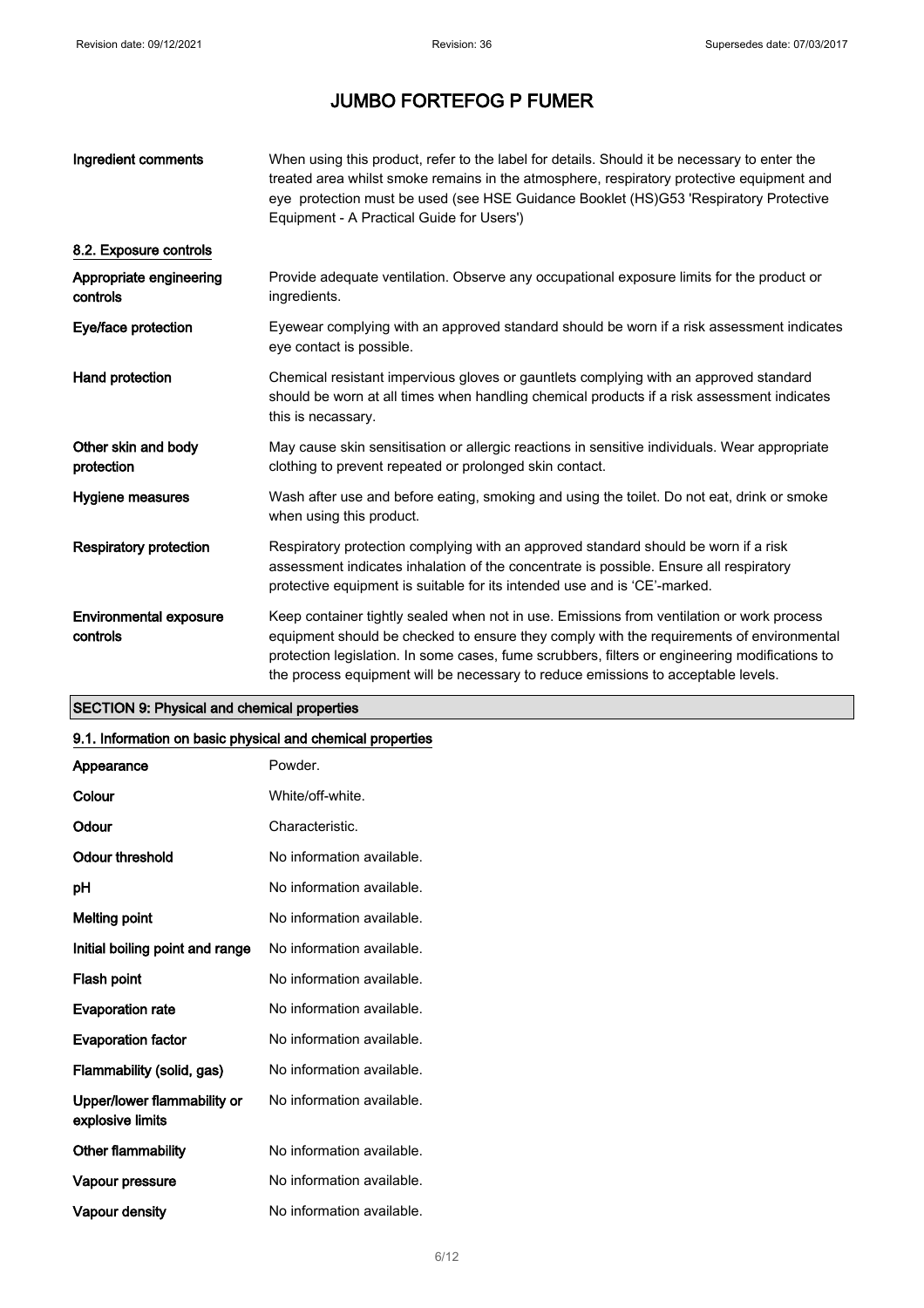| Relative density                                                    | No information available.                                                                                                                                               |
|---------------------------------------------------------------------|-------------------------------------------------------------------------------------------------------------------------------------------------------------------------|
| <b>Bulk density</b>                                                 | No information available.                                                                                                                                               |
| Solubility(ies)                                                     | Slightly soluble in water.                                                                                                                                              |
| <b>Partition coefficient</b>                                        | No information available.                                                                                                                                               |
| Auto-ignition temperature                                           | $>130^{\circ}$ C                                                                                                                                                        |
| <b>Decomposition Temperature</b>                                    | No information available.                                                                                                                                               |
| <b>Viscosity</b>                                                    | No information available.                                                                                                                                               |
| <b>Explosive properties</b>                                         | No information available.                                                                                                                                               |
| <b>Oxidising properties</b>                                         | Does not meet the criteria for classification as oxidising.                                                                                                             |
| 9.2. Other information                                              |                                                                                                                                                                         |
| <b>SECTION 10: Stability and reactivity</b>                         |                                                                                                                                                                         |
| 10.1. Reactivity                                                    |                                                                                                                                                                         |
| Reactivity                                                          | See the other subsections of this section for further details.                                                                                                          |
| 10.2. Chemical stability                                            |                                                                                                                                                                         |
| <b>Stability</b>                                                    | Stable at normal ambient temperatures and when used as recommended. Stable under the<br>prescribed storage conditions.                                                  |
| 10.3. Possibility of hazardous reactions                            |                                                                                                                                                                         |
| Possibility of hazardous<br>reactions                               | No potentially hazardous reactions known.                                                                                                                               |
| 10.4. Conditions to avoid                                           |                                                                                                                                                                         |
| <b>Conditions to avoid</b>                                          | There are no known conditions that are likely to result in a hazardous situation.                                                                                       |
| 10.5. Incompatible materials                                        |                                                                                                                                                                         |
| Materials to avoid                                                  | No specific material or group of materials is likely to react with the product to produce a<br>hazardous situation.                                                     |
| 10.6. Hazardous decomposition products                              |                                                                                                                                                                         |
| Hazardous decomposition<br>products                                 | Does not decompose when used and stored as recommended. Thermal decomposition or<br>combustion products may include the following substances: Harmful gases or vapours. |
| <b>SECTION 11: Toxicological information</b>                        |                                                                                                                                                                         |
| 11.1. Information on toxicological effects                          |                                                                                                                                                                         |
| <b>Toxicological effects</b>                                        | Oral LD50 (rat) 554 mg/kg Permethrin; Inhalation LC50 (rat) >4.638 mg/l Permethrin;<br>Oral LD50 (rat) 1200 mg/kg Potassium Chlorate.                                   |
| Acute toxicity - oral<br>Notes (oral LD <sub>50</sub> )             | Based on available data the classification criteria are not met.                                                                                                        |
| Acute toxicity - dermal                                             |                                                                                                                                                                         |
| Notes (dermal LD <sub>50</sub> )                                    | Based on available data the classification criteria are not met.                                                                                                        |
| Acute toxicity - inhalation<br>Notes (inhalation LC <sub>50</sub> ) | Based on available data the classification criteria are not met.                                                                                                        |
| Skin corrosion/irritation<br>Animal data                            | Based on available data the classification criteria are not met.                                                                                                        |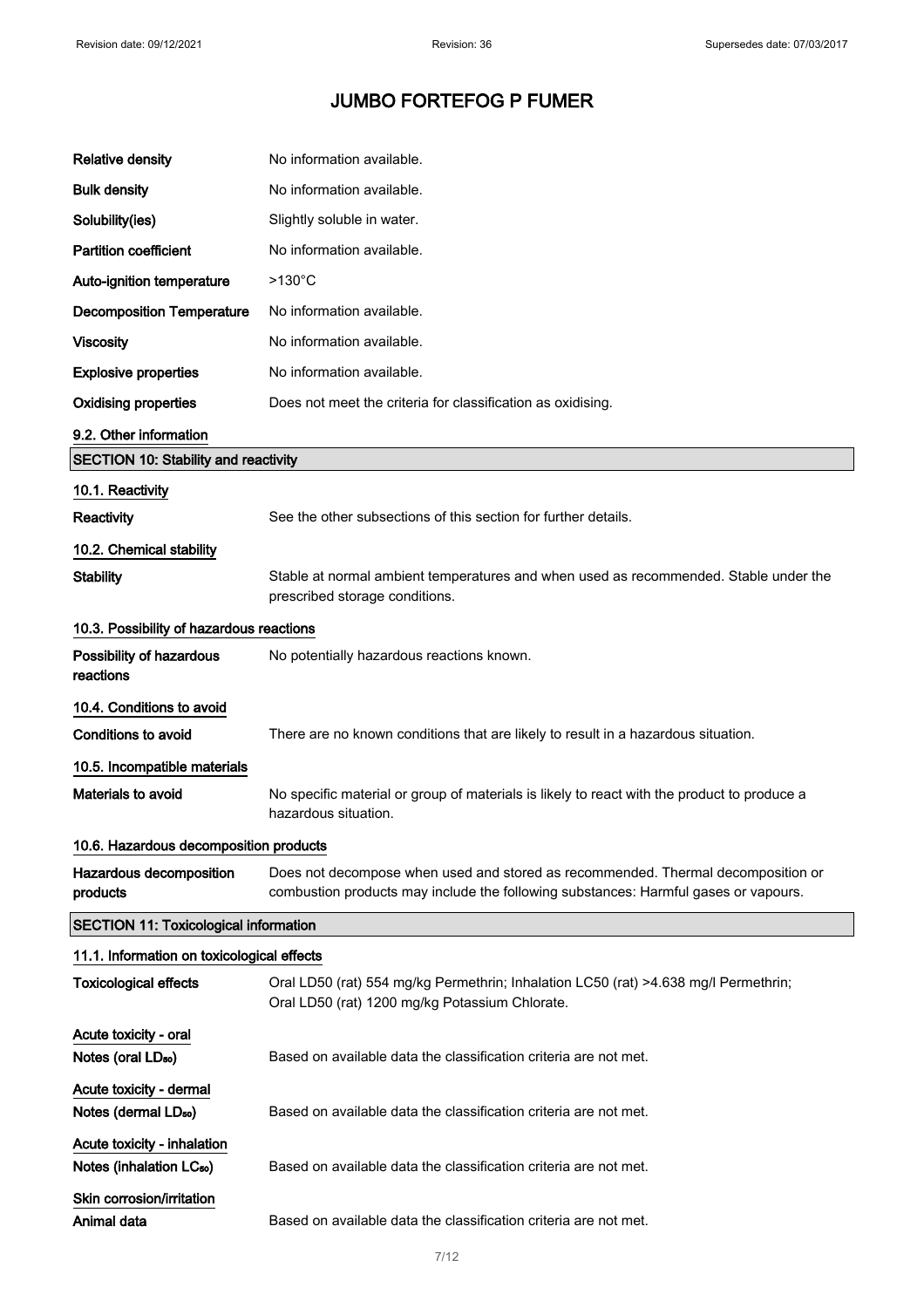| Serious eye damage/irritation<br>Serious eye damage/irritation       | Based on available data the classification criteria are not met.                                                                                       |
|----------------------------------------------------------------------|--------------------------------------------------------------------------------------------------------------------------------------------------------|
| <b>Respiratory sensitisation</b><br><b>Respiratory sensitisation</b> | Based on available data the classification criteria are not met.                                                                                       |
| <b>Skin sensitisation</b><br><b>Skin sensitisation</b>               | May cause skin sensitisation or allergic reactions in sensitive individuals.                                                                           |
| Germ cell mutagenicity<br>Genotoxicity - in vitro                    | Based on available data the classification criteria are not met.                                                                                       |
| Carcinogenicity<br>Carcinogenicity                                   | Based on available data the classification criteria are not met.                                                                                       |
| <b>IARC</b> carcinogenicity                                          | None of the ingredients are listed or exempt.                                                                                                          |
| Reproductive toxicity<br>Reproductive toxicity - fertility           | Based on available data the classification criteria are not met.                                                                                       |
| Reproductive toxicity -<br>development                               | Based on available data the classification criteria are not met.                                                                                       |
| Specific target organ toxicity - single exposure                     |                                                                                                                                                        |
| STOT - single exposure                                               | Not classified as a specific target organ toxicant after a single exposure.                                                                            |
| Specific target organ toxicity - repeated exposure                   |                                                                                                                                                        |
| STOT - repeated exposure                                             | Not classified as a specific target organ toxicant after repeated exposure.                                                                            |
| <b>Aspiration hazard</b><br><b>Aspiration hazard</b>                 | Not relevant. Solid.                                                                                                                                   |
| <b>General information</b>                                           | The severity of the symptoms described will vary dependent on the concentration and the<br>length of exposure.                                         |
| Inhalation                                                           | No specific symptoms known.                                                                                                                            |
| Ingestion                                                            | May cause sensitisation or allergic reactions in sensitive individuals.                                                                                |
| Skin contact                                                         | May cause skin sensitisation or allergic reactions in sensitive individuals. Prolonged contact<br>may cause dryness of the skin.                       |
| Eye contact                                                          | No specific symptoms known.                                                                                                                            |
| Route of exposure                                                    | Ingestion Inhalation Skin and/or eye contact                                                                                                           |
| <b>Target organs</b>                                                 | No specific target organs known.                                                                                                                       |
| <b>Medical considerations</b>                                        | Skin disorders and allergies.                                                                                                                          |
| <b>SECTION 12: Ecological information</b>                            |                                                                                                                                                        |
| Ecotoxicity                                                          | The product contains a substance which is very toxic to aquatic organisms and which may<br>cause long-term adverse effects in the aquatic environment. |
| 12.1. Toxicity                                                       |                                                                                                                                                        |
| <b>Toxicity</b>                                                      | Aquatic Acute 1 - H400 Very toxic to aquatic life. Aquatic Chronic 1 - H410 Very toxic to<br>aquatic life with long lasting effects.                   |
| Acute aquatic toxicity                                               |                                                                                                                                                        |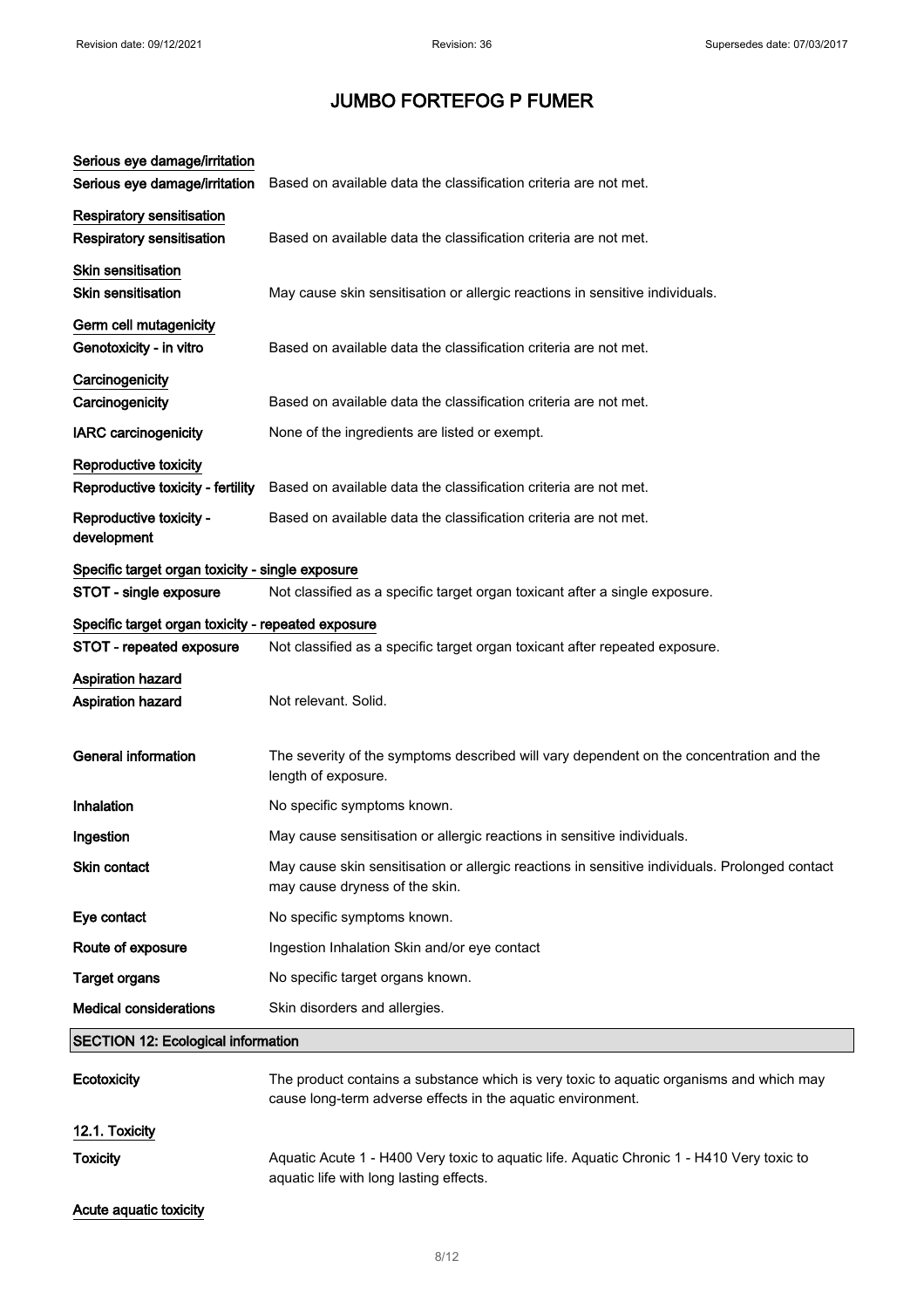| Acute toxicity - fish                      | LC <sub>50</sub> , 96 hours: 0.0076 mg/l, Fish                                                                                                                                                                                                                                                                                                                                                                                                                                                                            |  |
|--------------------------------------------|---------------------------------------------------------------------------------------------------------------------------------------------------------------------------------------------------------------------------------------------------------------------------------------------------------------------------------------------------------------------------------------------------------------------------------------------------------------------------------------------------------------------------|--|
| Acute toxicity - aquatic<br>invertebrates  | EC <sub>50</sub> , 48 hours: 0.00017 mg/l, Daphnia magna                                                                                                                                                                                                                                                                                                                                                                                                                                                                  |  |
|                                            | Acute toxicity - aquatic plants IC <sub>50</sub> , 72 hours: 0.497 mg/l, Algae                                                                                                                                                                                                                                                                                                                                                                                                                                            |  |
| 12.2. Persistence and degradability        |                                                                                                                                                                                                                                                                                                                                                                                                                                                                                                                           |  |
|                                            | Persistence and degradability The degradability of the product is not known.                                                                                                                                                                                                                                                                                                                                                                                                                                              |  |
| 12.3. Bioaccumulative potential            |                                                                                                                                                                                                                                                                                                                                                                                                                                                                                                                           |  |
| Bioaccumulative potential                  | No data available on bioaccumulation.                                                                                                                                                                                                                                                                                                                                                                                                                                                                                     |  |
| <b>Partition coefficient</b>               | No information available.                                                                                                                                                                                                                                                                                                                                                                                                                                                                                                 |  |
| 12.4. Mobility in soil                     |                                                                                                                                                                                                                                                                                                                                                                                                                                                                                                                           |  |
| <b>Mobility</b>                            | No data available.                                                                                                                                                                                                                                                                                                                                                                                                                                                                                                        |  |
| 12.5. Results of PBT and vPvB assessment   |                                                                                                                                                                                                                                                                                                                                                                                                                                                                                                                           |  |
| 12.6. Other adverse effects                |                                                                                                                                                                                                                                                                                                                                                                                                                                                                                                                           |  |
| Other adverse effects                      | None known.                                                                                                                                                                                                                                                                                                                                                                                                                                                                                                               |  |
| <b>Toxicity of ingredients</b>             |                                                                                                                                                                                                                                                                                                                                                                                                                                                                                                                           |  |
| <b>SECTION 13: Disposal considerations</b> |                                                                                                                                                                                                                                                                                                                                                                                                                                                                                                                           |  |
| 13.1. Waste treatment methods              |                                                                                                                                                                                                                                                                                                                                                                                                                                                                                                                           |  |
| <b>General information</b>                 | The generation of waste should be minimised or avoided wherever possible. Reuse or recycle<br>products wherever possible. This material and its container must be disposed of in a safe<br>way. When handling waste, the safety precautions applying to handling of the product should<br>be considered. Care should be taken when handling emptied containers that have not been<br>thoroughly cleaned or rinsed out. Empty containers or liners may retain some product<br>residues and hence be potentially hazardous. |  |
| <b>Disposal methods</b>                    | Do not empty into drains. Dispose of surplus products and those that cannot be recycled via a<br>licensed waste disposal contractor. Waste, residues, empty containers, discarded work<br>clothes and contaminated cleaning materials should be collected in designated containers,<br>labelled with their contents. Incineration or landfill should only be considered when recycling is<br>not feasible.                                                                                                                |  |
| <b>Waste class</b>                         | Waste disposal key number from EWC is 20 01 19 (Pesticides)                                                                                                                                                                                                                                                                                                                                                                                                                                                               |  |
| <b>SECTION 14: Transport information</b>   |                                                                                                                                                                                                                                                                                                                                                                                                                                                                                                                           |  |
| 14.1. UN number                            |                                                                                                                                                                                                                                                                                                                                                                                                                                                                                                                           |  |
| UN No. (ADR/RID)                           | 3077                                                                                                                                                                                                                                                                                                                                                                                                                                                                                                                      |  |
| UN No. (IMDG)                              | 3077                                                                                                                                                                                                                                                                                                                                                                                                                                                                                                                      |  |
| UN No. (ICAO)                              | 3077                                                                                                                                                                                                                                                                                                                                                                                                                                                                                                                      |  |
| UN No. (ADN)                               | 3077                                                                                                                                                                                                                                                                                                                                                                                                                                                                                                                      |  |
| 14.2. UN proper shipping name              |                                                                                                                                                                                                                                                                                                                                                                                                                                                                                                                           |  |
| Proper shipping name<br>(ADR/RID)          | ENVIRONMENTALLY HAZARDOUS SUBSTANCE, SOLID, N.O.S. (CONTAINS<br>PERMETHRIN, POTASSIUM CHLORATE)                                                                                                                                                                                                                                                                                                                                                                                                                           |  |
|                                            | Proper shipping name (IMDG) ENVIRONMENTALLY HAZARDOUS SUBSTANCE, SOLID, N.O.S. (CONTAINS<br>PERMETHRIN, POTASSIUM CHLORATE)                                                                                                                                                                                                                                                                                                                                                                                               |  |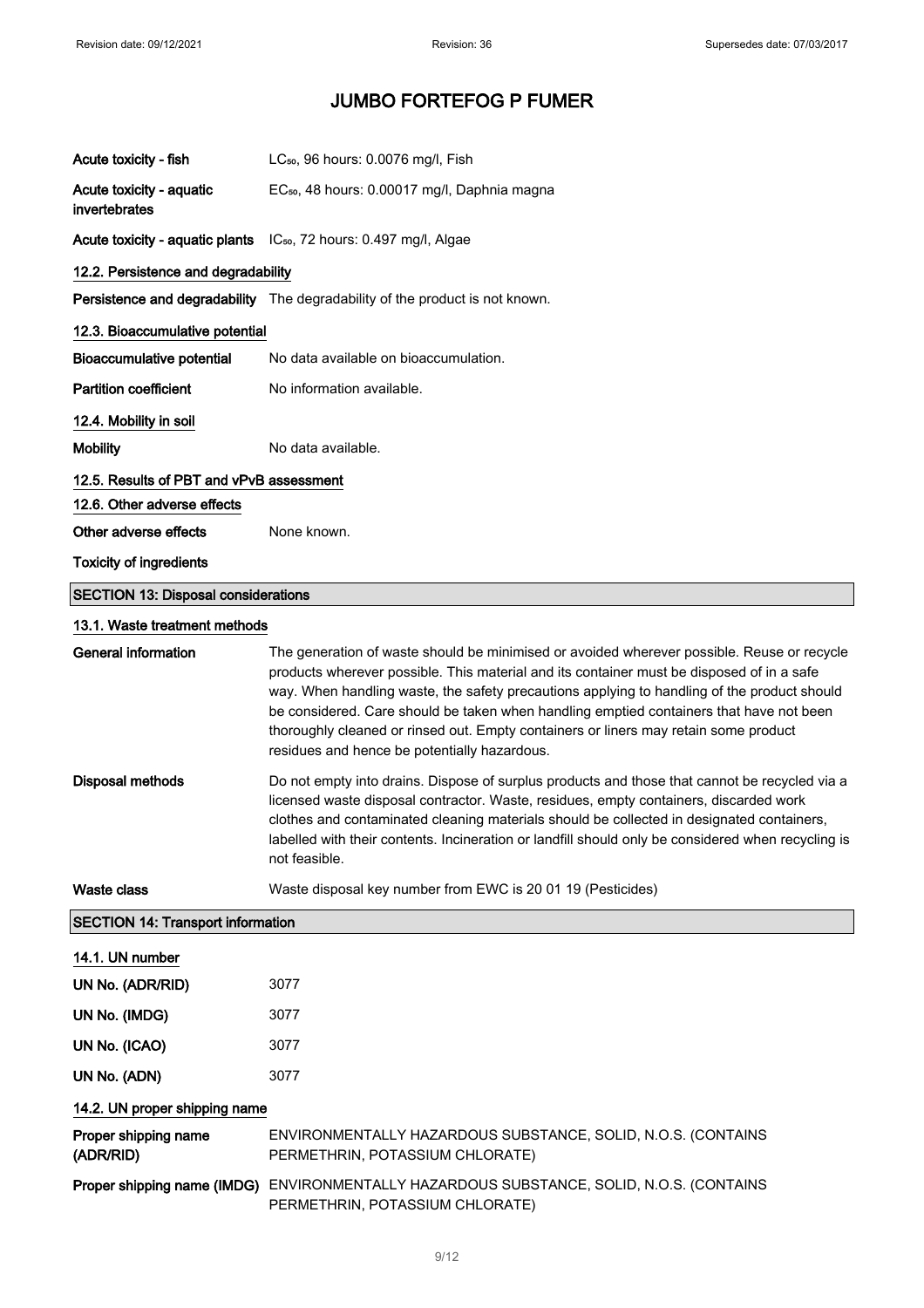| Proper shipping name (ICAO) ENVIRONMENTALLY HAZARDOUS SUBSTANCE, SOLID, N.O.S. (CONTAINS |
|------------------------------------------------------------------------------------------|
| PERMETHRIN, POTASSIUM CHLORATE)                                                          |

Proper shipping name (ADN) ENVIRONMENTALLY HAZARDOUS SUBSTANCE, SOLID, N.O.S. (CONTAINS PERMETHRIN, POTASSIUM CHLORATE)

#### 14.3. Transport hazard class(es)

| ADR/RID class               | 9  |
|-----------------------------|----|
| ADR/RID classification code | м7 |
| ADR/RID label               | 9  |
| IMDG class                  | Й  |
| ICAO class/division         | 9  |
| ADN class                   | Й  |
|                             |    |

### Transport labels

$$
\langle \prod_{\mathbf{y}} \mathbf{y}
$$

| 14.4. Packing group   |   |  |
|-----------------------|---|--|
| ADR/RID packing group | Ш |  |
| IMDG packing group    | Ш |  |
| ICAO packing group    | Ш |  |
| ADN packing group     | Ш |  |

#### 14.5. Environmental hazards

Environmentally hazardous substance/marine pollutant



#### 14.6. Special precautions for user

| $F-A. S-F$ |
|------------|
| 3          |
| 27         |
| 90         |
| $(-)$      |
|            |

### 14.7. Transport in bulk according to Annex II of MARPOL and the IBC Code

Transport in bulk according to Not applicable. Annex II of MARPOL 73/78 and the IBC Code

SECTION 15: Regulatory information

15.1. Safety, health and environmental regulations/legislation specific for the substance or mixture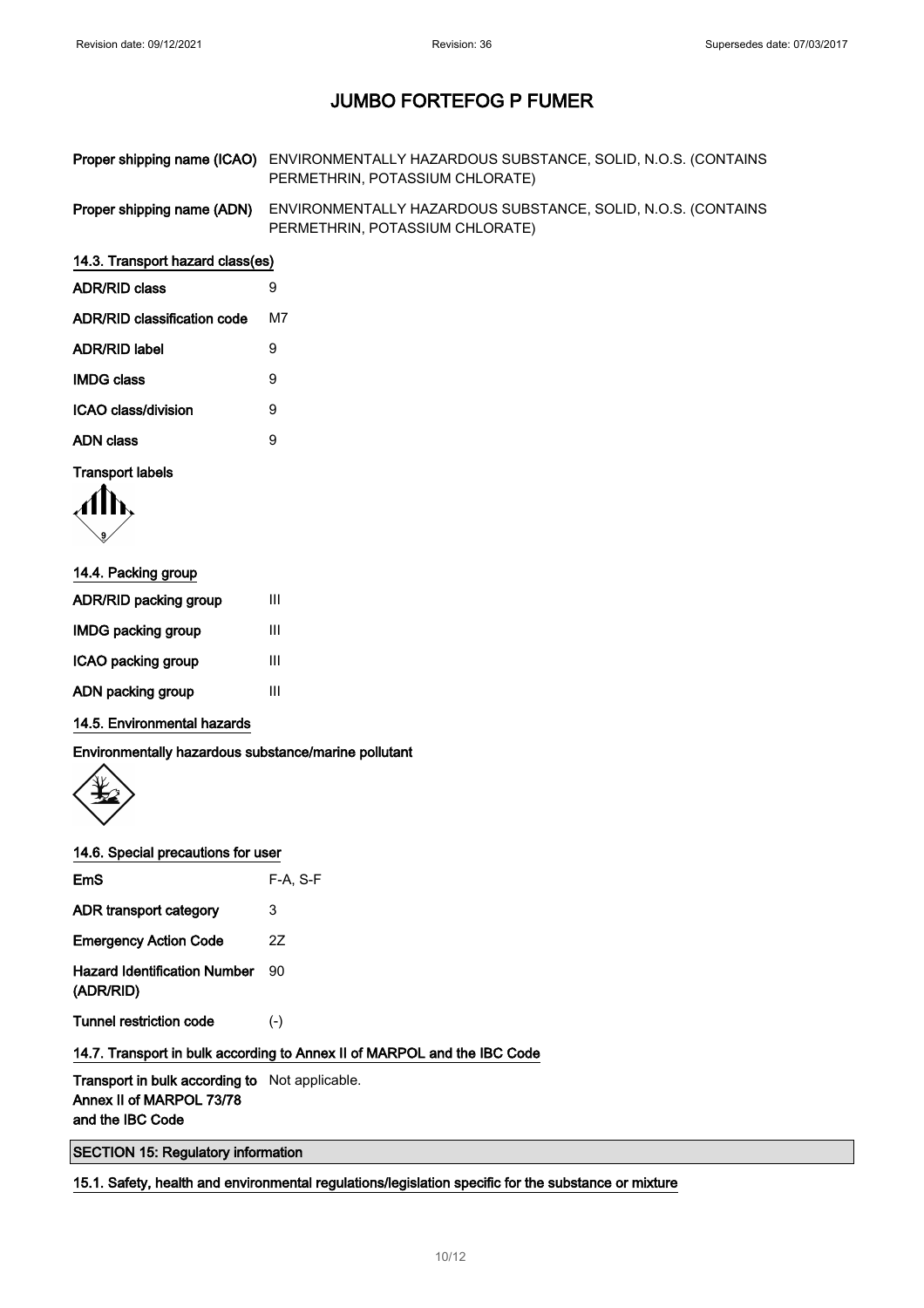| <b>National regulations</b> | Health and Safety at Work etc. Act 1974 (as amended).<br>The Carriage of Dangerous Goods and Use of Transportable Pressure Equipment<br>Regulations 2009 (SI 2009 No. 1348) (as amended) ["CDG 2009"].<br>EH40/2005 Workplace exposure limits.                                                                                                                                                                                                                       |
|-----------------------------|----------------------------------------------------------------------------------------------------------------------------------------------------------------------------------------------------------------------------------------------------------------------------------------------------------------------------------------------------------------------------------------------------------------------------------------------------------------------|
| EU legislation              | Regulation (EC) No 1907/2006 of the European Parliament and of the Council of 18<br>December 2006 concerning the Registration, Evaluation, Authorisation and Restriction of<br>Chemicals (REACH) (as amended).<br>Commission Regulation (EU) No 2015/830 of 28 May 2015.<br>Regulation (EC) No 1272/2008 of the European Parliament and of the Council of 16<br>December 2008 on classification, labelling and packaging of substances and mixtures (as<br>amended). |

### 15.2. Chemical safety assessment

No chemical safety assessment has been carried out.

#### Inventories

### EU - EINECS/ELINCS

None of the ingredients are listed or exempt.

| <b>SECTION 16: Other information</b>                                          |                                                                                                                                                                                                                                                                                                                                                                                                                                                                                                                                                                                                                                                                                                                                                                                                                                                                                                           |
|-------------------------------------------------------------------------------|-----------------------------------------------------------------------------------------------------------------------------------------------------------------------------------------------------------------------------------------------------------------------------------------------------------------------------------------------------------------------------------------------------------------------------------------------------------------------------------------------------------------------------------------------------------------------------------------------------------------------------------------------------------------------------------------------------------------------------------------------------------------------------------------------------------------------------------------------------------------------------------------------------------|
| Abbreviations and acronyms<br>used in the safety data sheet                   | ADR: European Agreement concerning the International Carriage of Dangerous Goods by<br>Road.<br>ADN: European Agreement concerning the International Carriage of Dangerous Goods by<br>Inland Waterways.<br>RID: European Agreement concerning the International Carriage of Dangerous Goods by<br>Rail.<br>IATA: International Air Transport Association.<br>ICAO: Technical Instructions for the Safe Transport of Dangerous Goods by Air.<br>IMDG: International Maritime Dangerous Goods.<br>CAS: Chemical Abstracts Service.<br>ATE: Acute Toxicity Estimate.<br>LC <sub>50</sub> : Lethal Concentration to 50 % of a test population.<br>LD <sub>50</sub> : Lethal Dose to 50% of a test population (Median Lethal Dose).<br>EC <sub>50</sub> : 50% of maximal Effective Concentration.<br>PBT: Persistent, Bioaccumulative and Toxic substance.<br>vPvB: Very Persistent and Very Bioaccumulative. |
| <b>Classification abbreviations</b><br>and acronyms                           | Skin Sens. = Skin sensitisation<br>Aquatic Acute = Hazardous to the aquatic environment (acute)<br>Aquatic Chronic = Hazardous to the aquatic environment (chronic)                                                                                                                                                                                                                                                                                                                                                                                                                                                                                                                                                                                                                                                                                                                                       |
| <b>General information</b>                                                    | The information contained in this Safety Data Sheet is believed to be true and correct, as of<br>the issue date. The accuracy and completeness of this information and any<br>recommendations, or suggestions are made without warranty or guarantee. Since the<br>conditions of use are beyond the control of our company, it is the responsibility of the user to<br>determine the conditions of safe use for this product.                                                                                                                                                                                                                                                                                                                                                                                                                                                                             |
| <b>Classification procedures</b><br>according to Regulation (EC)<br>1272/2008 | Skin Sens. 1 - H317: : Calculation method. Aquatic Acute 1 - H400: Aquatic Chronic 1 - H410:<br>: Calculation method.                                                                                                                                                                                                                                                                                                                                                                                                                                                                                                                                                                                                                                                                                                                                                                                     |
| <b>Training advice</b>                                                        | Only trained personnel should use this material.                                                                                                                                                                                                                                                                                                                                                                                                                                                                                                                                                                                                                                                                                                                                                                                                                                                          |
| <b>Revision date</b>                                                          | 09/12/2021                                                                                                                                                                                                                                                                                                                                                                                                                                                                                                                                                                                                                                                                                                                                                                                                                                                                                                |
| Revision                                                                      | 36                                                                                                                                                                                                                                                                                                                                                                                                                                                                                                                                                                                                                                                                                                                                                                                                                                                                                                        |